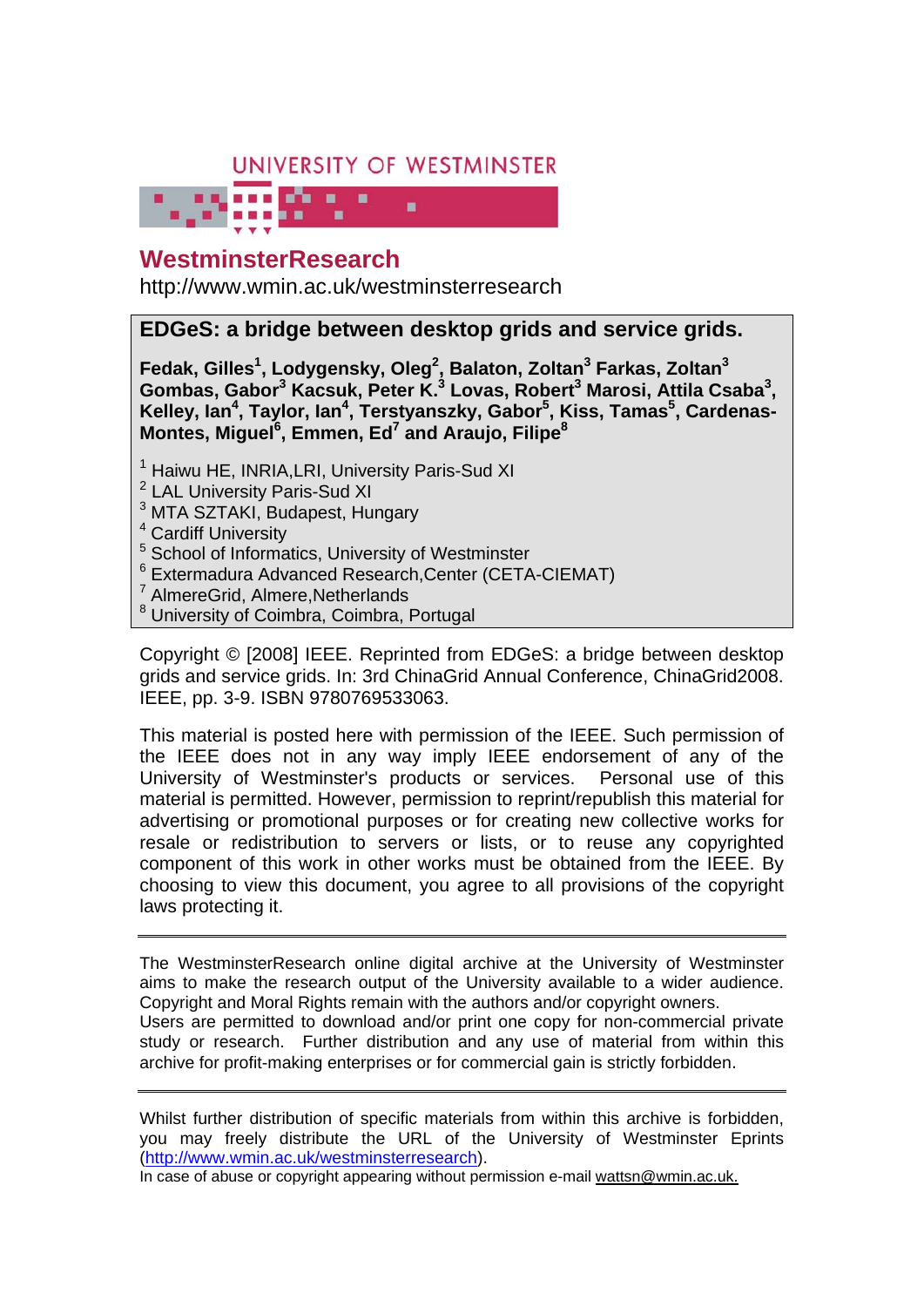# EDGeS:A Bridge Between Desktop Grids and Service Grids

Gilles Fedak, Haiwu HE INRIA,LRI, University Paris-Sud XI,Orsay,France fedak@lri.fr,haiwu.he@inria.fr

Oleg Lodygensky LAL University Paris-Sud XI, CNRS, IN2P3, France, lodygens@lal.in2p3.fr

Zoltan Balaton, Zoltan Farkas, Gabor Gombas,Peter Kacsuk, Robert Lovas, Attila Csaba Marosi MTA SZTAKI, Budapest, Hungary {balaton, zfarkas, gombasg, kacsuk, rlovas, atisu}@sztaki.hu

Ian Kelley, Ian Taylor

Cardiff University, Cardiff, UK, {I.R.Kelley, Ian.J.Taylor}@cs.cardiff.ac.uk

Gabor Terstyanszky, Tamas Kiss University of Westminster, London, UK, {G.Z.Terstyanszky, T.Kiss}@westminster.ac.uk

Miguel Cardenas-Montes

Extermadura Advanced Research,Center (CETA-CIEMAT), Trujillo, Spain miguel.cardenas@ciemat.es

Ad Emmen AlmereGrid, Almere,Netherlands ad@almeregrid.nl

Filipe Araujo University of Coimbra, Coimbra, Portugal, filipius@dei.uc.pt

## Abstract

*Desktop grids and service grids widely used by their different users communities as efficient solutions for making full use of computing power and achieving loads balances across Intranet or Internet. Nevertheless,little work has been done to combine these two girds technologies together to establish a seamless and vast grid resources pool. In this paper we will present a new European FP7 infrastructure project:EDGeS(Enabling Desktop Grids for e-Science), which aim to build technological bridges to facilitate interoperability between desktop grid and service grid. We give also a taxonomy of existing grid systems: desktop grids such as BONIC and XtremWeb, service grids such as EGEE. Then we describe furtherly our solution for identifying translation technologies for porting applications between desktop grids and service grids, and vice versa. There are three themes in our solution, which discuss actual popular bridging technologies, user access issues, and distributed data issues about deployment and application*

*development.*

# 1 Introduction

There is a growing interest among scientific communities to use Grid computing infrastructures to solve their grand-challenge problems and to further enhance their applications with extended parameter sets and greater complexity. Such enhancements were often limited or unattainable in compute systems prior to the era of Grid computing due to increased resource requirements. However, even existing grids are often smaller than many new scientific communities and their complex applications would like to use.

E-infrastructures play a distinguished role in enabling large-scale innovative scientific research. In order to establish such e-infrastructures, various grids have been created and run as a service for the scientific community. Originally, the aim of Grid systems was that anyone (donors) could offer resources for a given Grid, and anyone (users) could claim resources dynamically, according to their actual

978-0-7695-3306-3/08 \$25.00 © 2008 IEEE DOI 10.1109/ChinaGrid.2008.44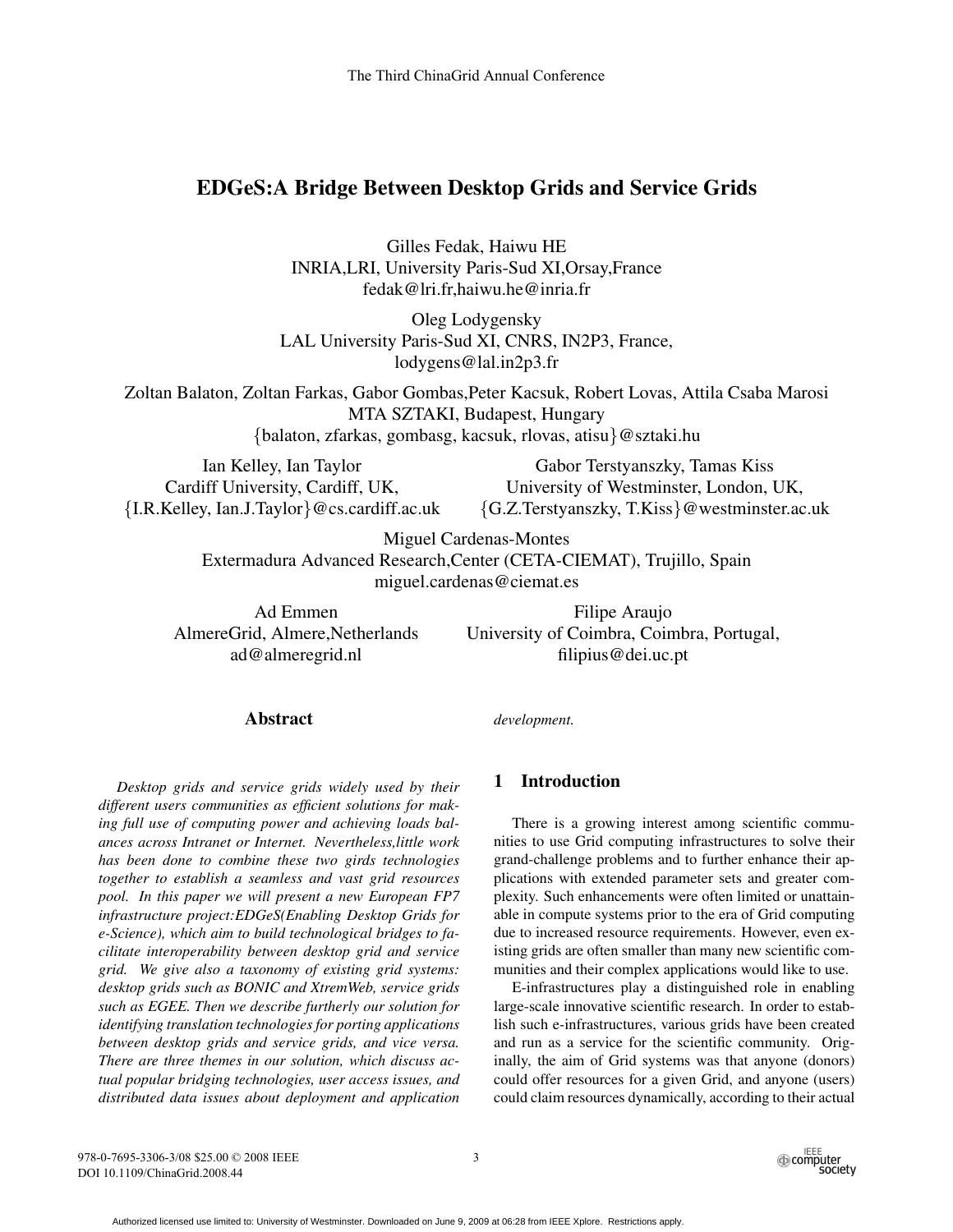needs, in order to solve a computational or data intensive task. This twofold aim has however not fully been achieved, and we can today observe two different trends in the development of Grid systems: Service Grids and Desktop Grids.

Researchers and developers in Service Grids (SGs) first create a Grid service that can be accessed by a large number of users. A resource can become part of the Grid by installing a predefined software set, or middleware. However, the middleware is usually so complex that it often requires extensive expert effort to maintain. It is therefore natural, that individuals do not often offer their resources in this manner, and SGs are generally restricted to larger institutions, where professional system administrators take care of the hardware/middleware/software environment and ensure high-availability of the Grid. Examples of such infrastructures are EGEE, the NorduGrid, or the NGS (National Grid Service) in the UK. Even though the original aim of enabling anyone to join the Grid with one's resources has not been fulfilled, the largest Grid in the world (EGEE) contains around forty thousand processors. Anyone who obtains a valid certificate from a Certificate Authority (CA) can access those Grid resources that trust that CA. This is often simplified by Virtual Organization (VO) or community authorization services that centralize the management of trust relationships and access rights.

Desktop Grids (DGs) on the other hand are commonly known as *volunteer computing systems* or *Public-Resource Computing*, because they often rely upon the general public to donate resources. i.e. "spare cycles" or storage space. Unlike Service Grids, which are based on complex architectures, volunteer computing has a simple architecture and has demonstrated the ability to integrate dispersed, heterogeneous computing resources with ease, successfully scavenging cycles from tens of thousands of idle desktop computers. This paradigm represents a complementary trend concerning the original aims of Grid computing. In Desktop Grid systems, anyone can bring resources into the Grid, installation and maintenance of the software is intuitive, requiring no special expertise, thus enabling a large number of donors to contribute into the pool of shared resources. On the downside, only a very limited user community (i.e., target applications) can effectively use Desktop Grid resources for computation. The most well-known DG example is the SETI@HOME [1] project, in which approximately four million PCs have been involved.

DGs However, cannot work as services nor be used by anyone who has not already setup their project to function in this environment. Additionally, unlike most Service Grids, which have reciprocal agreements for resource utilization among partners, participants in DG systems, cannot use the system for their own goals. Because of this limitation, the Grid research community considers DGs only as particular and limited solutions. Until now, these two kinds of Grid

systems have been completely separated and hence there has not been a mechanism to be able exploit their individual advantageous features in a unified environment. However, with the objective to support new scientific communities that need extremely large numbers of resources, the solution could be to interconnect these two kinds of Grid systems into an integrated Service Grid–Desktop Grid (SG– DG) infrastructure (see figure 1).

In this paper, we described research on how such an integrated SG–DG infrastructure can be established, how applications can be adapted and developed for such an infrastructure, and how the execution of these applications can be controlled and managed. The formulation of these questions and research collaboration to answer them has already been started within the CoreGrid Institute on Architectural Issues. More recently a new European project, called EDGeS (Enabling Desktop Grids for e-Science) has been accepted by the European Commission in order to build this architecture and provide it as a service for the European research community. This paper gives an overview on the research perspectives and proposed solutions within EDGeS. In the next section, we provide a taxonomy of existing systems. We then describe the related work and core technologies we are working with in service and desktop grids in Section 2. In Section 3, we provide an outline of the three main areas of research within the EDGeS project, in providing a SG–DG bridge, application development and user access, and the distributed data access concerns between such systems. In Section 5, we present our concluding remarks.



**Figure 1. Structure of new e-infrasture**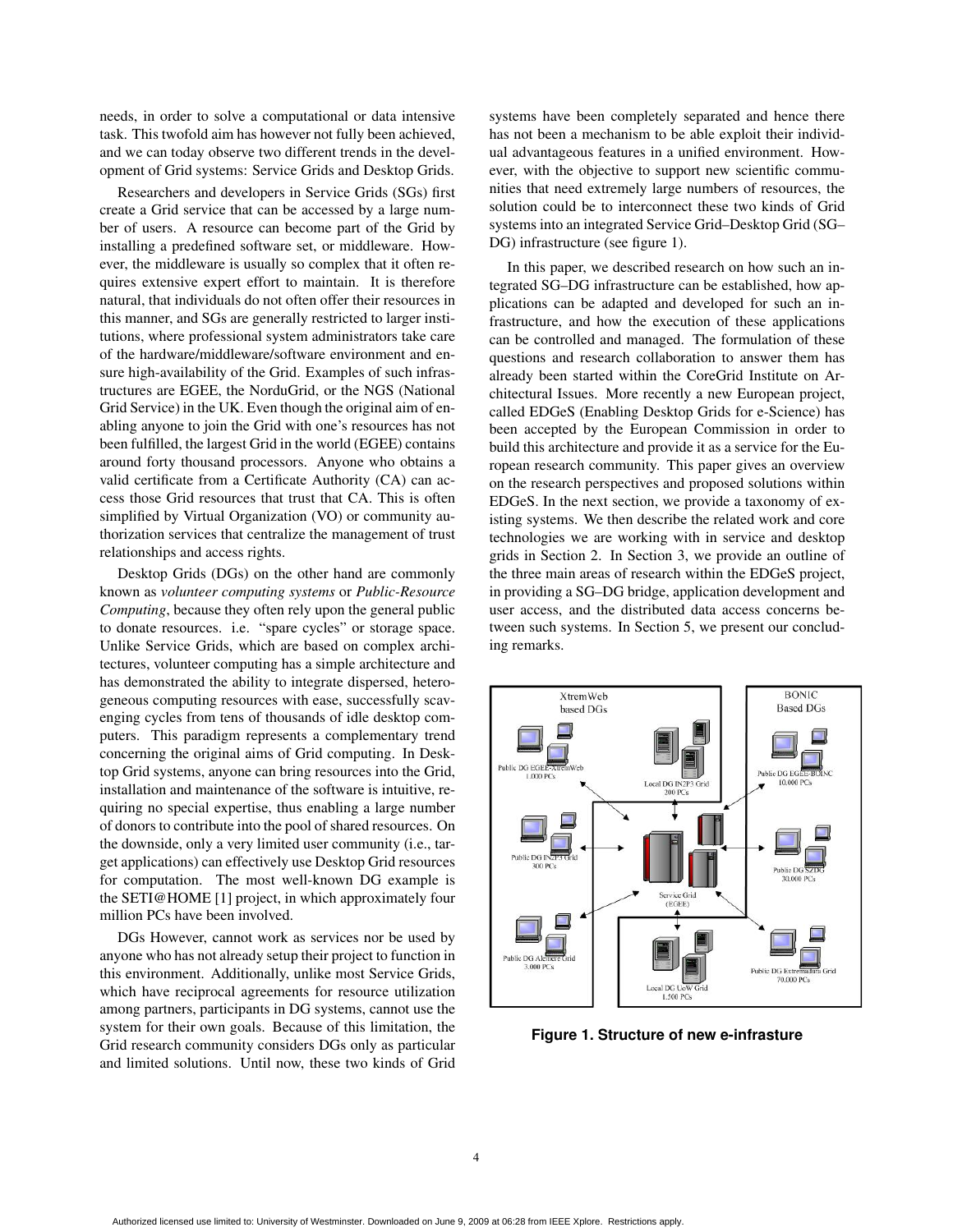### 2 Taxonomy of Existing Desktop and Service **Grids**

The main distinguishing feature between SGs and DGs is the way computations are initiated at the resources of the grid. In Service Grids a job submission or a service invocation is used to initiate activity on a grid resource. Both can be considered as a specific form of the *push model* where the service requester pushes jobs, tasks, service invocations on the passive resources. Once such a request is pushed on the resource, it becomes active and executes the requested activity. Desktop Grids work according to the *pull model*. Resources that have got spare cycles pull tasks from the application repository which is typically placed on the DG server. In this way resources play an active role in the DG system, they initiate their own activity based on the task pulled from the server.

Both SGs and DGs can be public (global) and nonpublic (local). A public (or global) grid refers to a grid that connects resources from different administrative domains, which are typically interconnected by wide-area network. Non-public (or local) grids, on the other hand, connect resources within the same administrative domain by using a local-area network or a VPN. Typical public service grids are EGEE, OSG [2], TeraGrid [3], etc. Non-public service grids are typically interconnected local clusters (for example university wide local Grids like the Oxford Campus Grid [4]). Both public and local desktop grids can be further divided as volunteer and non-volunteer DGs. Resources of volunteer DGs are collected from individual desktop owners as their volunteer contribution to the Desktop Grid. Typical public, volunteer DGs are the BOINC-based DG systems like SETI@HOME, Einstein@HOME [5], SZTAKI Desktop Grid [6], etc. AlmereGrid [7] and XtremWeb [8] are also volunteer, public DG systems.



#### **Figure 2. Taxonomy of grid systems from the Desktop Grid point of view.**

In a non-volunteer DG individual desktop owners are in-

structed to contribute their resources to the DG. Examples for such non-volunteer DGs are the Extremadura School DG and the Westminster DG. The Extremadura School DG is a public non-volunteer DG where the regional government instructed the schools of the region to contribute their desktops to the DG system. The Westminster DG is also a non-volunteer DG but this is a local DG working inside the University of Westminster. Public volunteer DG systems can be realized as centralized DG systems having one centralized server or as decentralized DG systems where several DG servers are used and connected by a P2P network. All the previously mentioned DG systems are centralized DGs. An example for a P2P DG system is the OurGrid DG infrastructure from Brazil [9].

In the next section, we introduce the most important technologies that form the basis of the integrated SG–DG platform.

#### 3 Core Technologies and Related Work

EGEE (*Enabling Grids for E-sciencE*) makes grids available to scientists and engineers, the second phase of the European Commission funded project (EGEE-II) has started in April 2006. The infrastructure is an ideal platform for any scientific research area, especially for high energy physics and life sciences whose computing demand is high. EGEE offers 40000 CPUs and about 5PB of storage space, with a throughput of around 100000 jobs a day.

EGEE is built on the gLite middleware, a middleware for building a grid that pulls together contributions from many other projects, including LCG and VDT. gLite supports different services, namely resource brokers, computing elements, storage elements, security services, information systems, worker nodes and user interfaces. All the services are deployed on a Scientific Linux installation. The basic building blocks of the gLite middleware are the *Worker Nodes* (WN). These machines are responsible for the actual execution of applications in gLite. Users can assume that their application is run within a well-defined environment when executing on a worker node. Worker nodes are similar to the nodes of a cluster and a group of worker nodes is attached to a *Computing Element* (CE). Computing elements provide a gateway to the worker nodes and therefore essentially CEs provide the grid resources.

Condor [10] also allows EGEE resources to temporarily join a Condor pool using the Condor Glidein [11] mechanism. This works by submitting Condor itself to a grid resource and then this Condor instance can run jobs submitted to the original Condor pool on the EGEE resource. However this has to be configured manually and cannot be done automatically when the number of jobs would justify it. Also, if there are currently not enough jobs in the Condor pool to utilize the grid resource, then it may be wasted.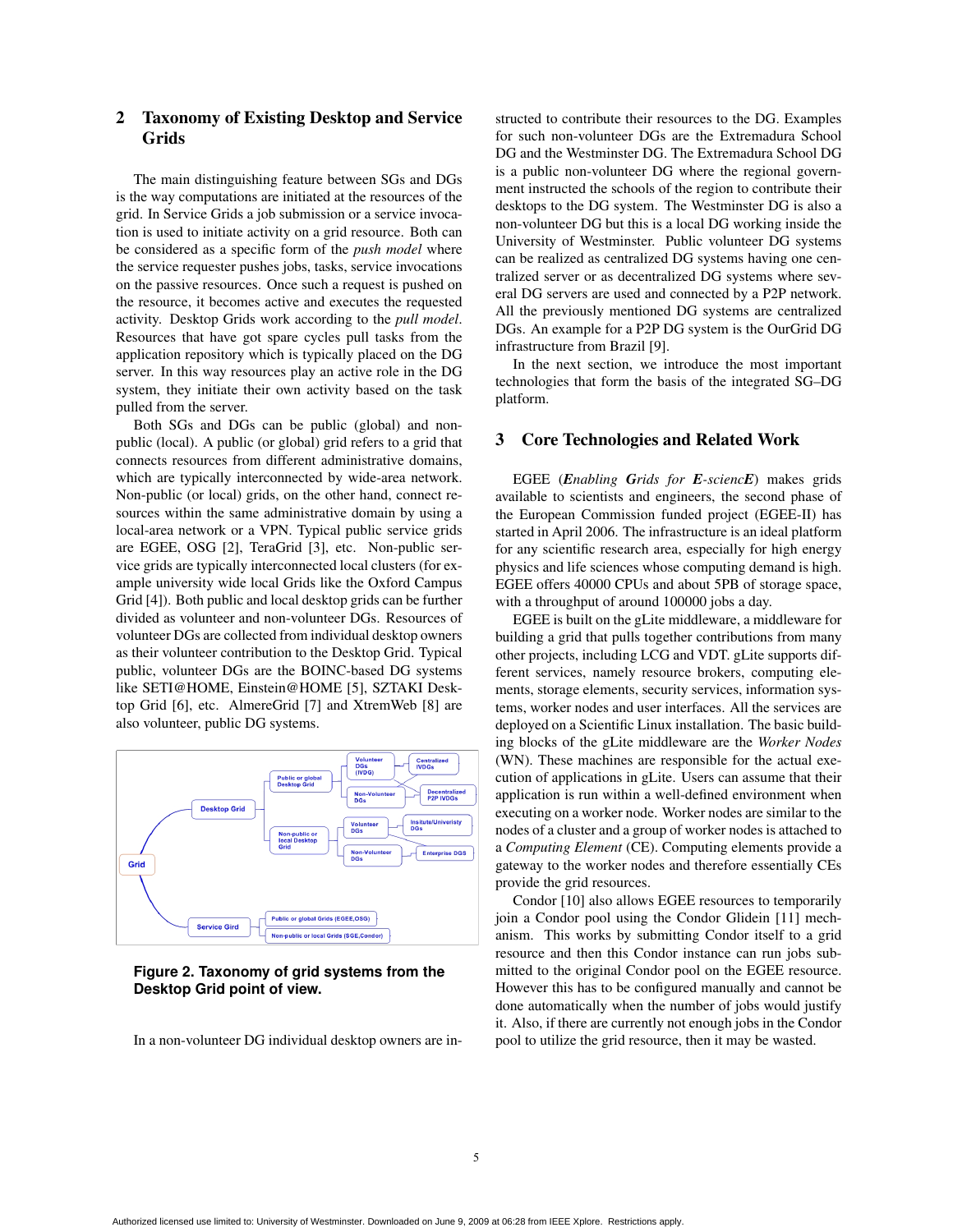Another approach followed in [12] is to configure a DG Client (in this case an XtremWeb client) as a backfill job for Condor. Whenever there are unused resources available, Condor starts the backfill job (in this case a desktop grid client) on the available computers. This approach has disadvantages: first, it requires explicit support from the local job scheduler. Second, the administrator of the EGEE computing element must statically configure the desktop grid client, meaning this solution is not available for regular EGEE users. So this approach helps computing element administrators who want to increase the utilization of their resources, but it does not help regular users who already have desktop grid applications and want to use more resources for them.

Desktop grids on the other hand are grid systems consisting of desktop machines. A common architecture followed by most of Desktop grids systems such as BOINC or XtremWeb, is to generally maintain a single central service and allow users to offer their computers' CPU cycles for free. As such, they are referred to as volunteer computing and generally the more exciting a desktop grid's problem is, the more users will volunteer.

A user machines can join a desktop grid by installing a client-side application, which communicates with the DG server, sending its machine specifications (OS, CPU, performances) and a request for work. The DG server replies by sending application executables and the requested work. The client processes the downloaded data and upon completion uploads the results back to the server and then requests more work. With BOINC, users may participate to several projects and therefore the client may contact several BOINC servers.

The DG server is the key part of any desktop grid : it stores applications and tasks, ensures the scheduling of tasks to resources, provides the necessary fault-tolerance mechanisms and performs results verification.

In the case of volunteer computing project such as BOINC, it gives users information about work achived and rewards given for their contribution in the form of credits. BOINC server administrators also operate user forums related to the project where users can ask questions and report their problems. In addition, XtremWeb allow certain classes of users to submit new tasks and application in the system. Both BOINC and XtremWeb servers rely on web server (Apache) for the project users and data transfer and use a relational database (MySQL) for for storage of applications, their related tasks, and client and user information.

#### 4 SG and DG Bridging Technologies

EDGeS is attempting to close the gap between DG and SG computing. In particular, we would like to run SG jobs in a DG and vice versa in a seamless way. The bridge between a SG and a DG must work in either direction, but the different directions have different issues and requirements and therefore they need different solutions. A SG⇒DG bridge means that jobs submitted to a SG system (for example the EGEE) should be executed using DG resources while a DG⇒SG bridge allows resources from a SG to be used in a DG.

#### 4.1 The SG–DG Bridge

Creating the connection between SGs and DGs will enable the interoperability of EGEE and Volunteer Computing systems. Jobs originating from EGEE should be allowed to run on Desktop Grids, and Desktop Grids should be able to use EGEE Computing Elements as donors within a Desktop Grid project. Right now, Desktop Grids running BOINC or XtremWeb can only use traditional donors, and no other valuable computing power, like those EGEE provides. On the other hand, as DG systems are very easy to set up and maintain, using them in EGEE adds notable computing power to already existing VOs.

#### Bridging from DGs to EGEE

The DG to EGEE bridging can be achieved in two ways. The first approach is creating a modified version of the Desktop Grid client software that represents itself as a very powerful computer (with hundreds or thousands of processors) toward the desktop grid server. The modified client does not run the work units received from the desktop grid server itself but instead transfers the input data and executables to an EGEE VO and executes the job on an EGEE resource, using the APIs provided by the EGEE gLite middleware. This is most easily realized by launching a wrapper in place of the real application that does the conversion and job submission and acts as a proxy for the real application. The output of the job is also collected by this wrapper and then sent back to the Desktop Grid server. Figure 3 depicts a prototype version of this solution.

This approach is very similar to the Cluster Client developed by SZTAKI to utilize Condor clusters in a BOINC based DG which is described in [13]. The advantage of this solution is that submission is done via the interface provided by the SG middleware, meaning it is using a well defined interface and not relying on the internal structure of the SG. Basically the SG is a black-box for the client and the WNs do not need to have in-/outbound network connection or any direct communication with the Bridge or the Desktop Grid server.

The difficulty in this approach is to harmonize the internal scheduler of the desktop grid client with the EGEE gLite WMS. The internal scheduler of the client decides how much work the desktop grid client asks from the server.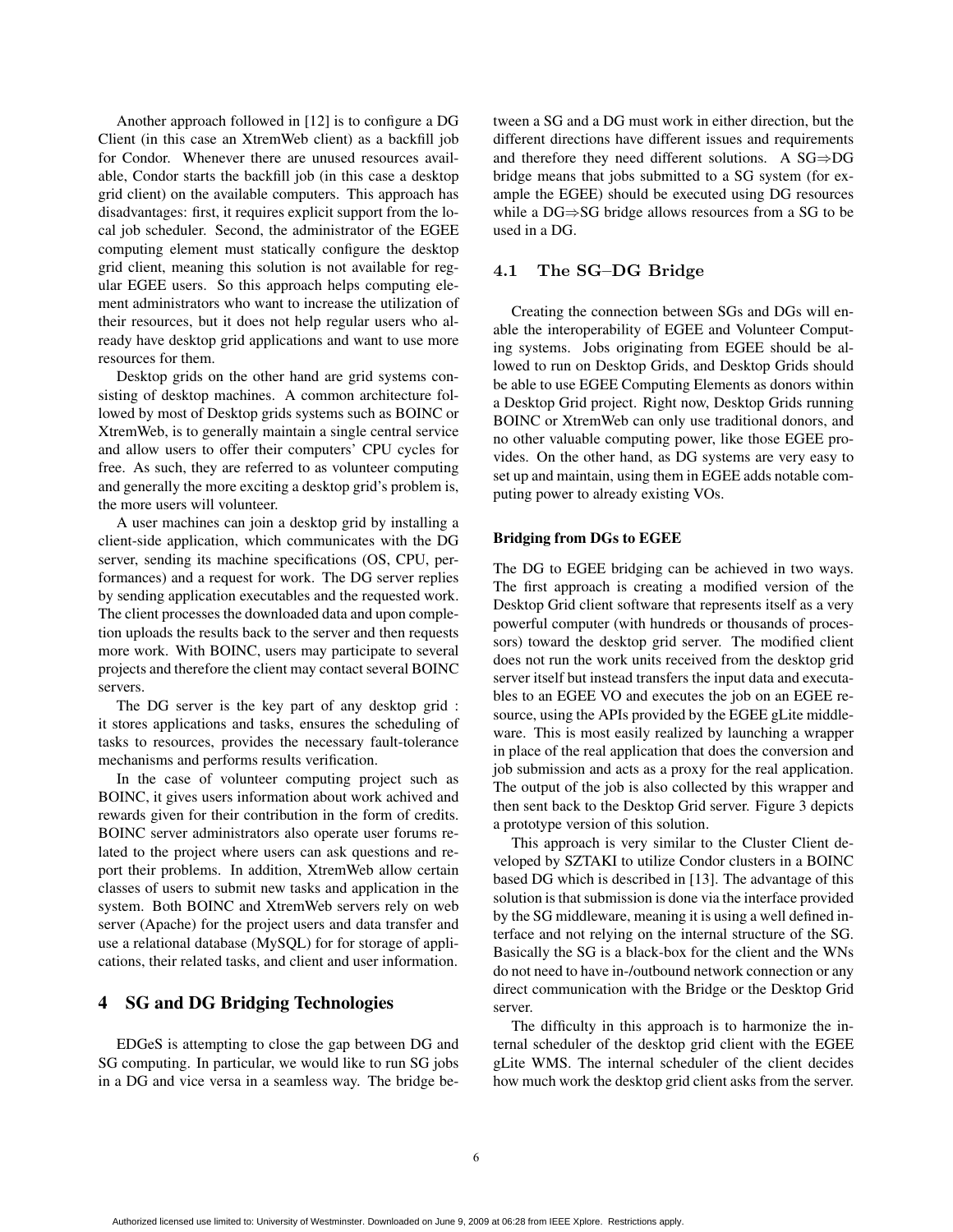

**Figure 3. Structure of the DG**⇒**EGEE bridge.**

In order to make a good decision, the internal scheduler has to know how loaded the EGEE resources are and must dynamically adapt itself to the level of resources available. This will require implementing more advanced scheduling strategies in the desktop grid client than currently available.

The second approach is to build an "overlay DG" on top of EGEE resources by submitting agents wrapped as grid jobs. This solution was pioneered by Condor Glide-in and is also prototyped in XtremWeb. The agents are desktop grid clients configured appropriately, so after landing at a WN and being started by the SG middleware they connect to the Desktop Grid server to obtain work and start processing it as a normal client. The agents are continue getting work from the DG and processing it as long as their time, allocated by the SG middleware, is up or there is no more work to get. The purpose of the Bridge in this solution is not to convert DG work units to SG jobs but to keep the overlay DG running by submitting and managing the agents. The advantage of this approach is that it can be easily implemented using existing components without modifying the internal scheduler of the DG client but the drawback is that the SG middleware is not utilized as intended but rather circumvented. This can be a problem e.g. for sites using internal network for WNs that do not allow network communication.

The security aspects also have to be observed for both approaches. Jobs arriving from the DG system do not have secure proxy certificates that the EGEE middleware expects. Therefore, the Bridge must have its own certificate and it must use this certificate when submitting the jobs to EGEE to identify DG jobs. The lifetime of proxies used for job submission in case of long-running applications is another important question. The bridge should be able to use the proxy renewal mechanism present in EGEE.

On the resource provider side, we expect that not all resources want to run jobs arriving from DGs. Therefore, solutions such as setting up new virtual organizations (VO) will be investigated as a means of providing a way to differentiate the jobs and allow the service providers control over what is run and where. Jobs arriving from desktop grids will then be sent only to resources that are part of this desktop grid VO.

#### Bridging from EGEE grids to Desktop Grids

EGEE users require transparent access to DG resources: they want to get information about the DG, submit jobs to the DG, and get job status information and results back from the DG using EGEE tools. Users should also be able to run jobs that make full use of the EGEE infrastructure, for example accessing files located on EGEE Storage Elements (SE). In order to achieve this, the DG must behave like an EGEE Computing Element (CE) belonging to the VO the user wants to use. Let us overview the most important aspects of achieving this goal.

In order to make the bridge capable of transferring jobs to the DG, the bridge must provide a GRAM interface. Using this interface, the EGEE VO's Resource Broker (RB) can talk to the DG.



**Figure 4. Structure of the EGEE**⇒**DG bridge.**

Every job submitted from EGEE to DG will generate a single work unit. This ensures the same behavior for the DG resource that is expected from an EGEE CE. Direct mapping between the EGEE job and the Desktop Grid work unit allows verifying that the submitted job has all parameters set for the execution. Input files need to be retrieved, if not stored locally. These files are then mapped to the input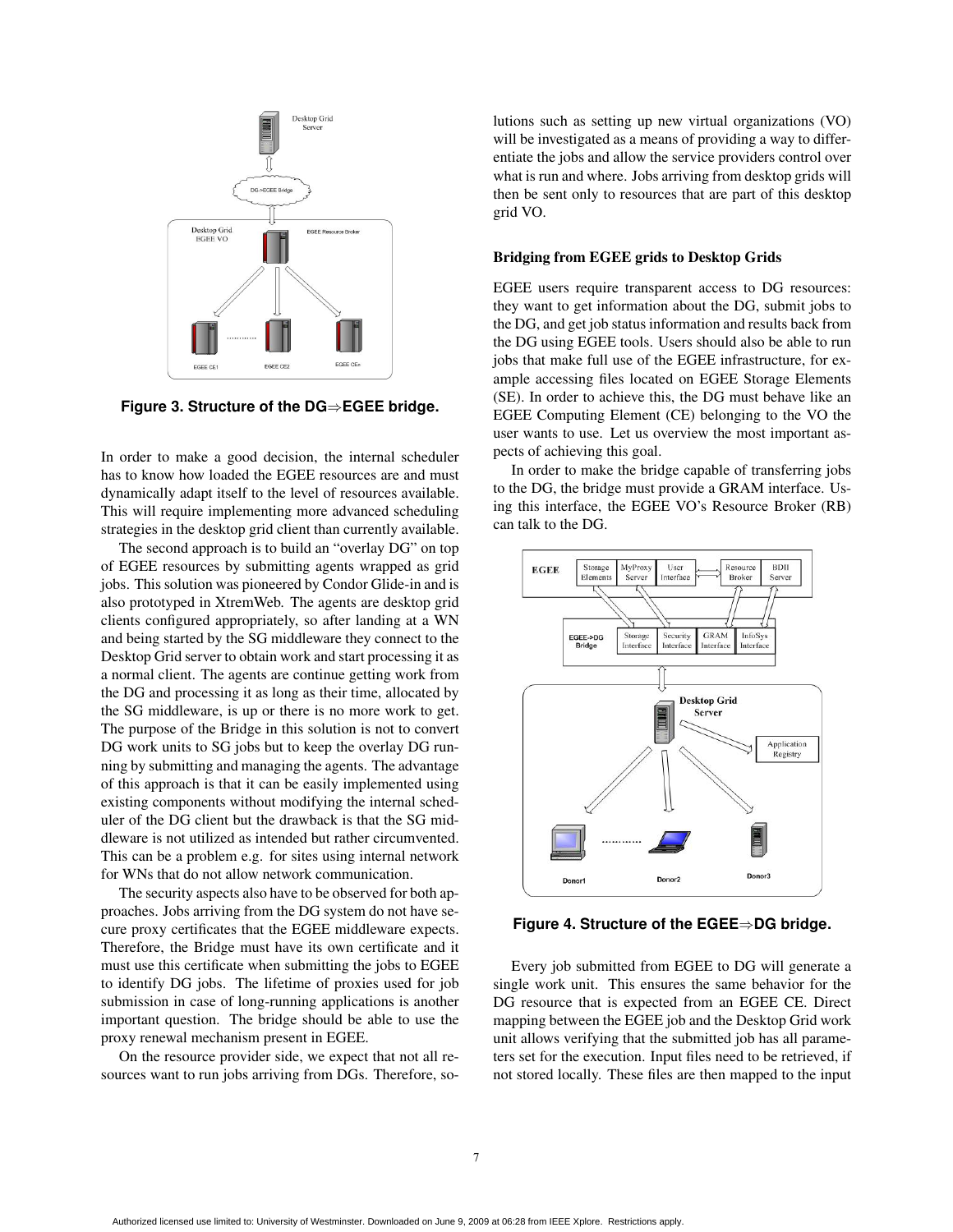files of the Desktop Grid application and a ready-to-submit work unit is created.

Since the DG clients are outside EGEE they have no access to Storage Elements. Therefore, remote files required for work unit creation must be retrieved before execution. Work units are created on the DG server. Before the executable is sent to clients, the bridge must ensure that all input files are present on the DG server.

Security is a key challenge in this case as well. DGs are typically single user systems and do not apply user certificates for authentication and authorization. This means, that some kind of mapping from EGEE user certificates to DG projects needs to be implemented.

#### 4.2 SG–DG Data Access

One key component to EDGeS is the ability to satisfactorily handle the data requirements that arise when transferring jobs between service and desktop grids. The easiest solution to this problem would be to directly expose the service grid data layer to the desktop grid environment. This would closely mimic the functionality that is currently employed by most BOINC projects, where data is centrally distributed to all Desktop Grid participants through a set of known, trusted, and centralized servers. This simple solution, however, has many potentially limiting drawbacks that make it an unattractive solution for EDGeS, for example: Service Grids might not be able to cope with the increased bandwidth requirements imposed by this solution; there are significant security implications in exposing these data systems to direct outside semi-anonymous access; and, unlike traditional BOINC projects, which are relatively static in their data inputs and code requirements, the jobs being migrated by EDGeS would be dynamic need-based transfers that would rely on an underlying system that can dynamically build, expose, and propagate data to network participants.

With these ideas in mind, the EDGeS project, through its JRA3 Data Access activity, will be working to build Peer-to-Peer data sharing mechanisms for data propagation. When considering applying P2P data access technologies to the scientific application domain, two broad challenge areas must be addressed: *social acceptability* and *technological challenges*. Socially, Peer-to-Peer technologies, especially when used for sharing data, are often viewed with a skeptical eye, having been long associated with widespread file sharing of copyrighted material. Additionally, there is also substantial concern that mixing Peer-to-Peer with volunteer computing could, in the event of malicious attacks on the network, cause irreparable damage to the volunteers' trust in the network and thereby adversely effect their willingness to continue donating resources. During the EDGeS project, these social concerns are ongoing and take on a very important role during the current design process, in which we are seeking to identify solutions that not only move forward Desktop Grid utilization, but also to introduce Peer-to-Peer networks and P2P file sharing as both valid and legitimate options for scientific computing.

Within the technical area, security and scalability are the main issues that are being considered. Scalability for large P2P networks has evolved into two general categories: Distributed Hash Tables (DHTs) and super-peer topologies. Both of these approaches are valid and have their unique advantages and disadvantages depending on the problem one is trying to solve, generally with a trade-off between speed, accuracy, and flexibility — finding the correct balance for each individual situation is the important factor. With this in mind, scalability research in EDGeS is focusing on designing an adaptable network that can automatically change its topology to optimally balance network load, an especially useful trait in the case of super-peer technologies, where effective algorithms can help promote an efficient and scalable design.

Security is a much larger issue. Due to the sensitive and vulnerable nature of Desktop Grids, it is critical that not only are peer nodes secure from malicious attacks, but also that data integrity and reliability is ensured. The easiest solution, and perhaps the most susceptible to attacks is a pure P2P network, in which any node is allowed to receive and share information with any other node on the network. This allows for the most network flexibility and client resource usability, however, since in this scenario any node has the capability to promote information, it also has the ability to flood the network with false information. Even though safeguards and hashing can be put in place to mitigate these effects, there is still the potential for malicious network utilization. In a more restricted network, where only "trusted" peers are allowed to act as data cachers and rendezvous nodes the probability that this will happen is diminished, however usability and flexibility are reduced as a result.

The EDGeS project is currently working to pursue a balance between a free forming and a restricted network. Current security infrastructure is being based upon the idea of secure super-peer data centers. In this type of system, every network peer is allowed to receive data, however, only those that meet certain security restricts are allowed to propagate the data to other network participants. Although these security constraints could be based upon any number of configurable factors, in its initial iteration, we envision it to be something as simple as a dynamic set of trusted peers that are identified through being signed by a common X509 root certificate. In future iterations of the security infrastructure, the feasibility of more interesting and fine-tuned scenarios will be investigated, such as making use of a users' "BOINC credit" standing to certify them as a "trusted party" that can